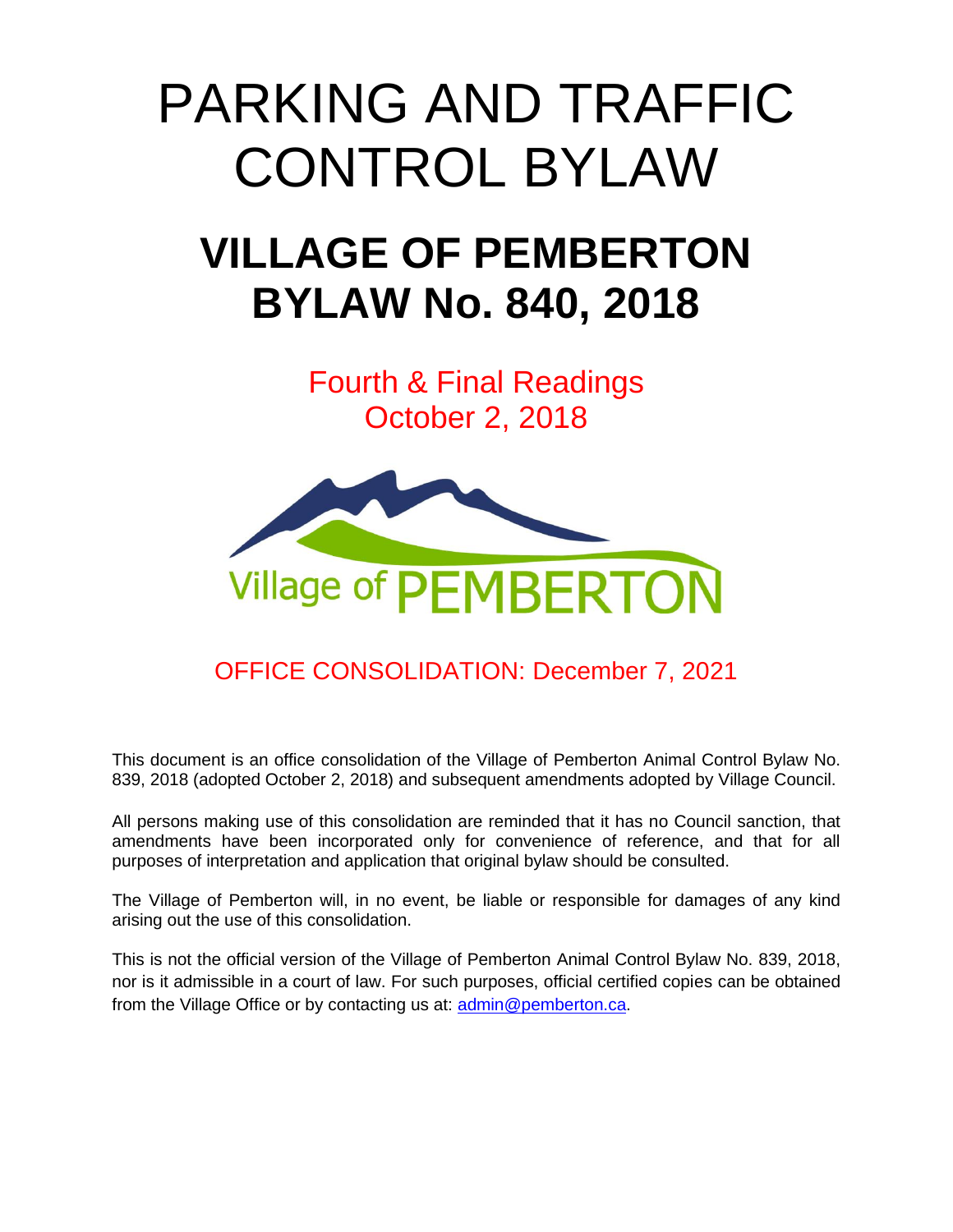#### Table of Amendments

| <b>BYLAW NO.</b> | <b>SECTION</b> | <b>DESCRIPTION</b>             | <b>ADOPTED</b> |
|------------------|----------------|--------------------------------|----------------|
| 918, 2021        | 15.2           | Replaces \$10,00 with \$50,000 | December 7,    |
|                  | Schedule A     | <b>Deleted</b>                 | 2021           |
|                  | Part 16        | Deleted                        |                |
|                  | Section 18.3   | Deleted                        |                |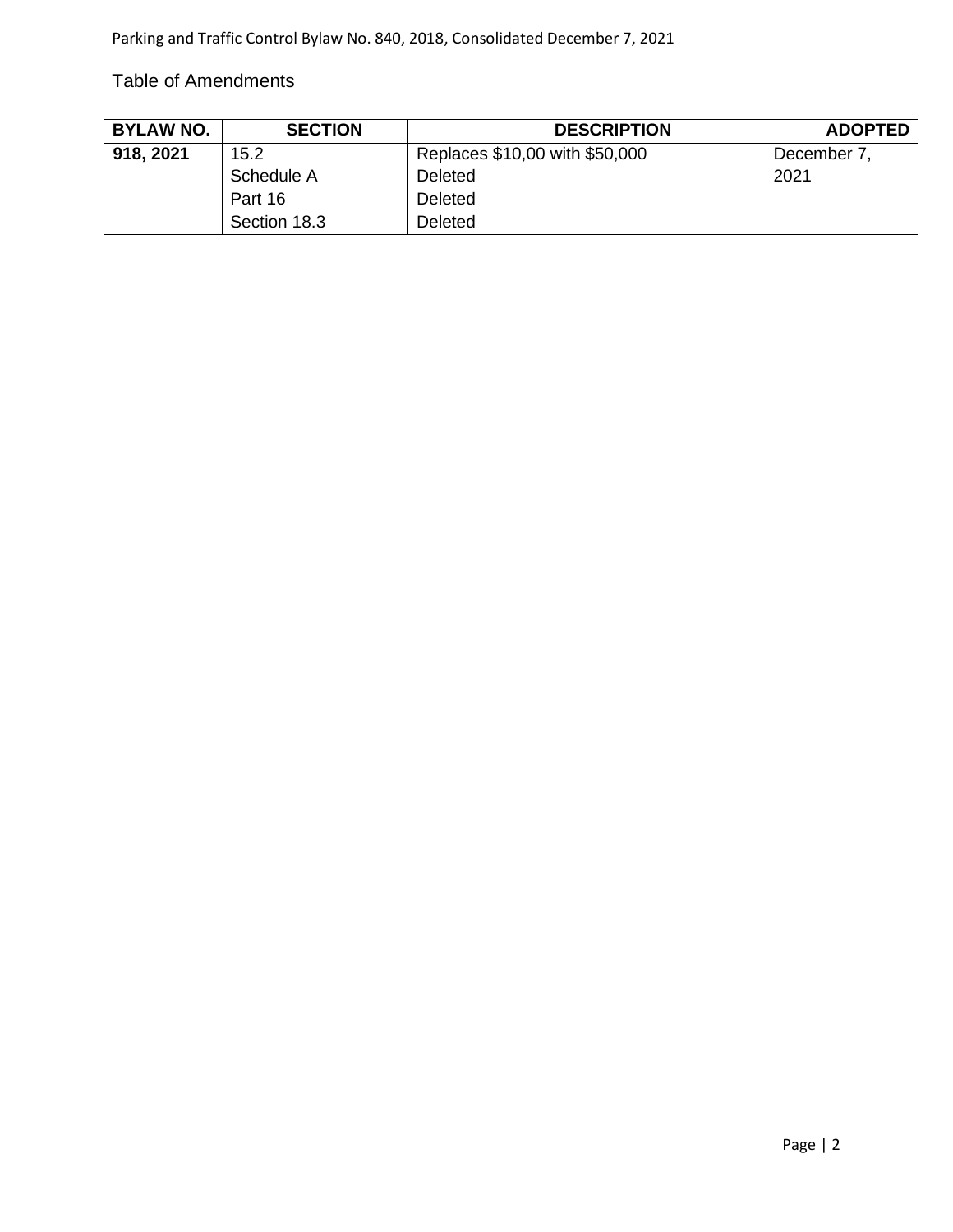#### **VILLAGE OF PEMBERTON BYLAW No. 840, 2018**

#### **Being a Bylaw to establish Parking and Traffic Control within the Village of Pemberton**

**WHEREAS** Section 36 of the *Community Charter* and Part 3 of the *Motor Vehicle Act* authorize Council to regulate and prohibit in relation to parking, traffic and other uses of highways in the Village of Pemberton:

**NOW THEREFORE** the Council of the Village of Pemberton, in open meeting assembled, **ENACTS AS FOLLOWS**:

#### **PART 1: CITATION**

1.1. This bylaw may be cited as "Parking and Traffic Control Bylaw No. 840, 2018".

#### **PART 2: DEFINITIONS**

2.1. In this bylaw:

*Bylaw Enforcement Officer* means a person appointed to that position for the *Village* by the *Chief Administrative Officer*;

*Camp or Camping* shall mean the act of using or occupying land for the purpose of locating, erecting or using a *Vehicle* or *Trailer*, or a tent, shed, or other similar structure for the provision of sleeping accommodation and includes sleeping overnight or any portion thereof in the open air;

*Chief Administrative Officer* or "CAO" means the person appointed by *Council*  under section 147 of the *Community Charter*, or a person appointed by *Council* to act in place of that Officer.

*Commercial Vehicle* includes:

- (a) every *vehicle* defined as a *commercial vehicle* in Section 1 of the *Commercial Transport Act;*
- (b) every *vehicle* u*s*ed for the collection, delivery or transportation of goods or passengers in the course of a business; and
- (c) every tradesman's *vehicle*.

*Council* means the Council of the Village of Pemberton;

*Crosswalk* means:

(a) a portion of the roadway at an intersection or elsewhere distinctly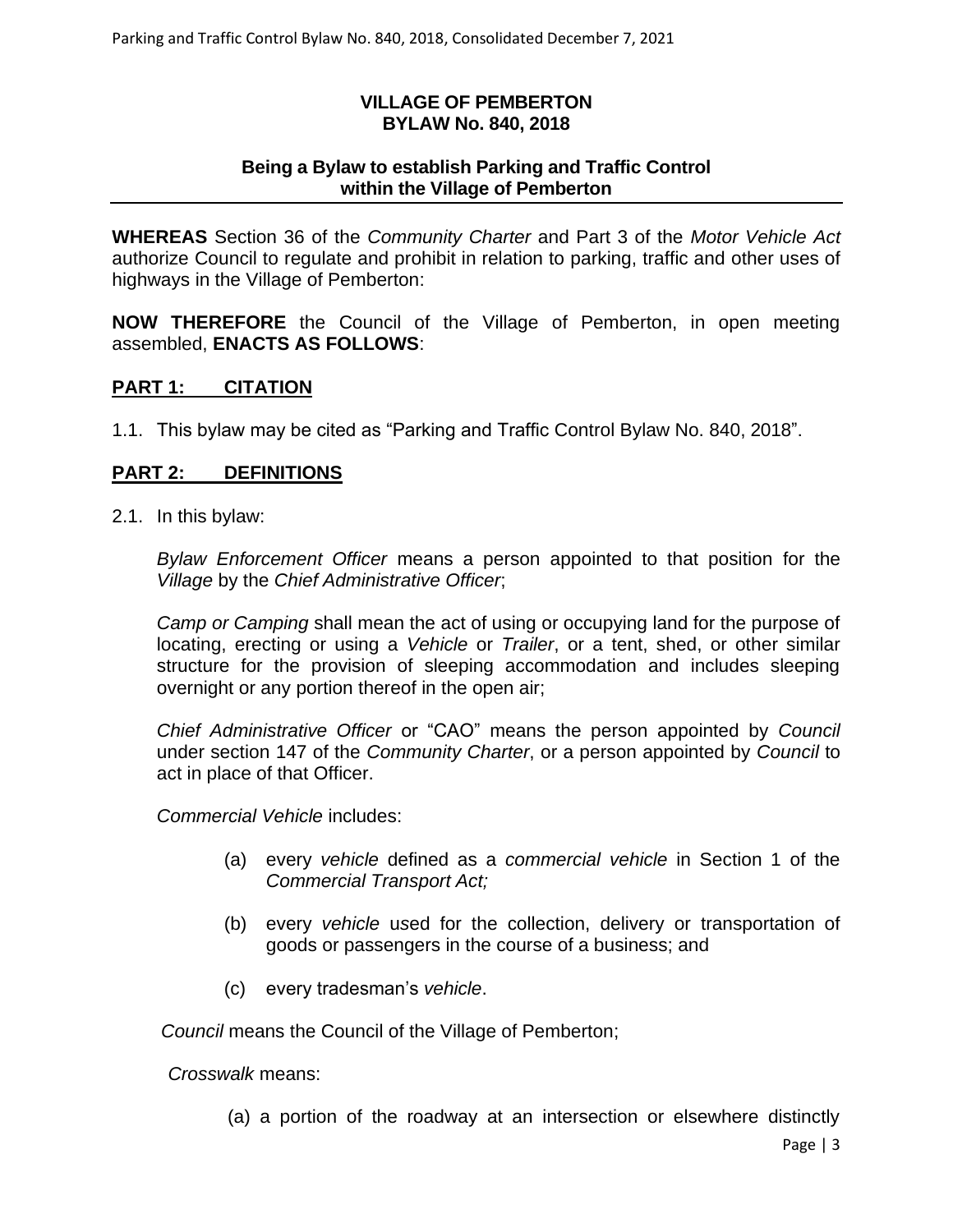indicated for pedestrian crossing by signs or by lines or other markings on the road surface; or

(b) the portion of a *highway* at an intersection that is included within the connection of the lateral lines of the *sidewalk* on the opposite sides of the *highway*, or within the extension of the lateral lines of the *sidewalk* on one side of the *highway*, measured from the *curb*s, or in the absence of *curb*s, from the edges of the roadway.

*Curb* means a raised portion of *highway* forming a line of demarcation between the roadway and the boulevard of a *highway*;

*Disabled Persons' Parking Permit* means a permit issued for the parking of *vehicles* which are used to transport persons with disabilities, in accordance with Division 38 of the *Motor Vehicle Act Regulations*;

*Disabled Parking Zone* means a portion of *highway* reserved for the exclusive use of persons with disabilities, as identified by a disabled parking sign set out in Schedule 2 of Division 23 of the *Motor Vehicle Act Regulations*;

*Fire Chief* means the officer-in-charge of Pemberton Fire Rescue or a person appointed to act in place of the *Fire Chief*;

*Fire Lane* means that portion of a *highway* designated as such by a *traffic control device* and reserved for unobstructed access by Pemberton Fire Rescue emergency *vehicles*;

*Highway* includes a street, road, lane, bridge, viaduct, *sidewalk*, boulevard, approaches and any other way open to public use, other than a private right of way on private property;

*Loading Zone* means that portion of a *highway* designated as such by a *traffic control device* and reserved for the exclusive use of loading or unloading of *commercial vehicles*;

*Manager* means the Manager of Operations and Development Services for the *Village* or a person appointed to act in their place;

*No Parking Zone* means that portion of a *highway* designated as such by a *traffic control device* that specifies that parking is prohibited, either generally or at specified times;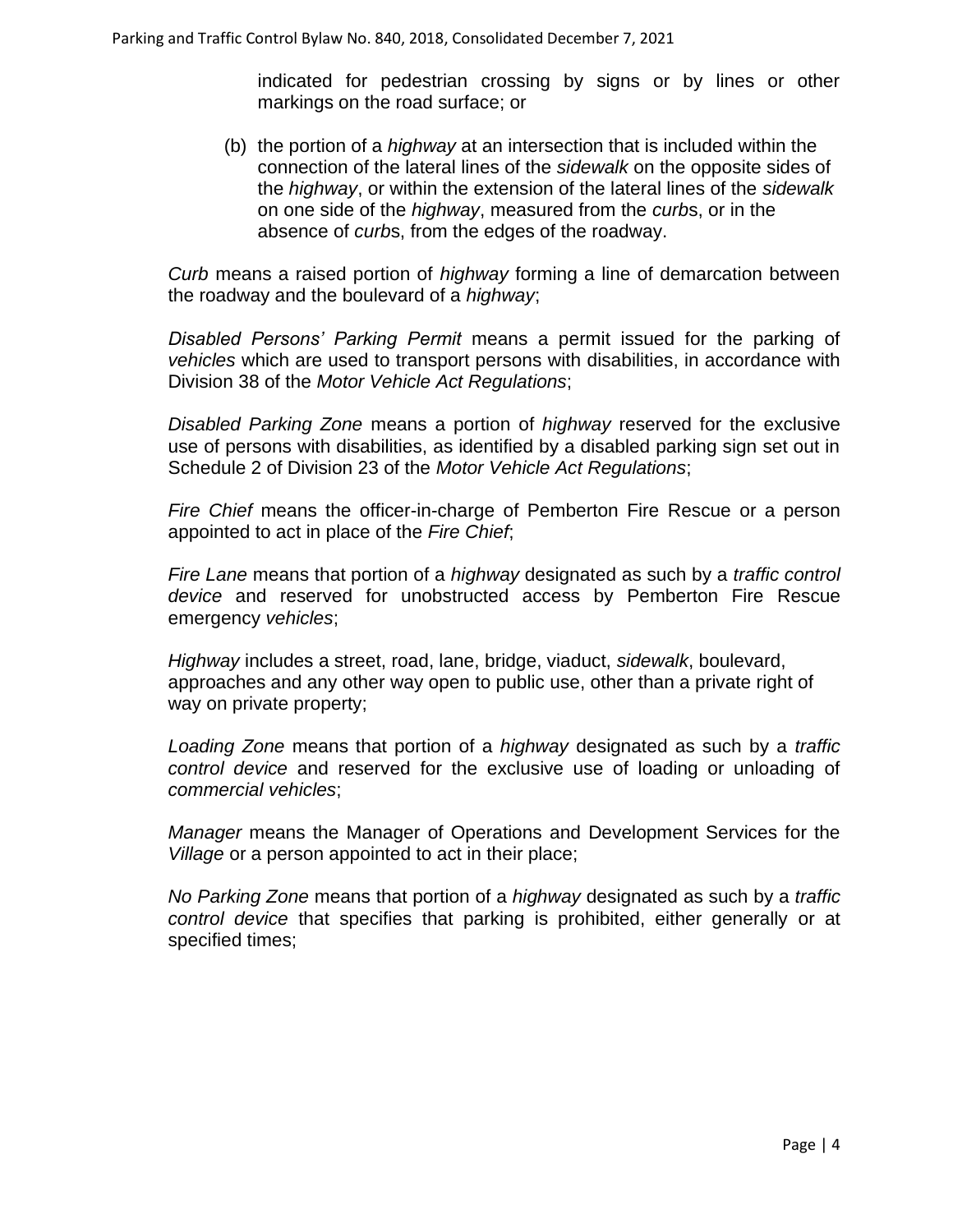*No Stopping Zone* means that portion of a *highway* designated as such by a *traffic control device* that specifies that stopping is prohibited, either generally or at specified times;

*Owner*, with respect to a *vehicle*, means the person who holds the legal title to the *vehicle*, a person who is a conditional purchaser, a lessee or a mortgagor, and is entitled to be and is in possession of the *vehicle*, or the person in whose name the *vehicle* is registered.

*Parking Lot* means a public *parking lot* that is owned or operated by the *Village;*

*Parking Permit* means a permit issued under Section 13.3 of this Bylaw;

*Parking Space* means a section of a *highway* indicated by a *traffic control device* as a place to park one *vehicle*;

*Person with Disability* means a person whose mobility is limited as a result of a permanent or temporary disability that makes it impossible or difficult to walk.

*Police Officer* means a member of the Royal Canadian Mounted Police;

*Sidewalk* means the area between the curb-lines or lateral lines of a roadway and the adjacent property lines improved for use of pedestrians;

*Tradesman's Vehicle* means any *vehicle*, the *owner* or operator of which holds a valid business license in the *Village* as a tradesman;

*Traffic Control Device* means a sign, signal, painted line, meter, road surface or other marking, space, barrier or any other device, erected or placed by direction of the *Manager*;

*Trailer* means any of various accessory, non-motorized *vehicles*, commonly towed by automotive *vehicles*;

*Vehicle* means a device in, on or by which a person or thing is or may be transported or drawn on a *highway*, but does not include a device designed to be moved by human power, a device used exclusively on stationary rails or tracks or a motor assisted cycle.

*Village* means the Village of Pemberton;

*Winter Parking Restrictions* means temporary directions issued by the Manager of Operations and Development Services for the Village to accommodate winter snow clearing operations.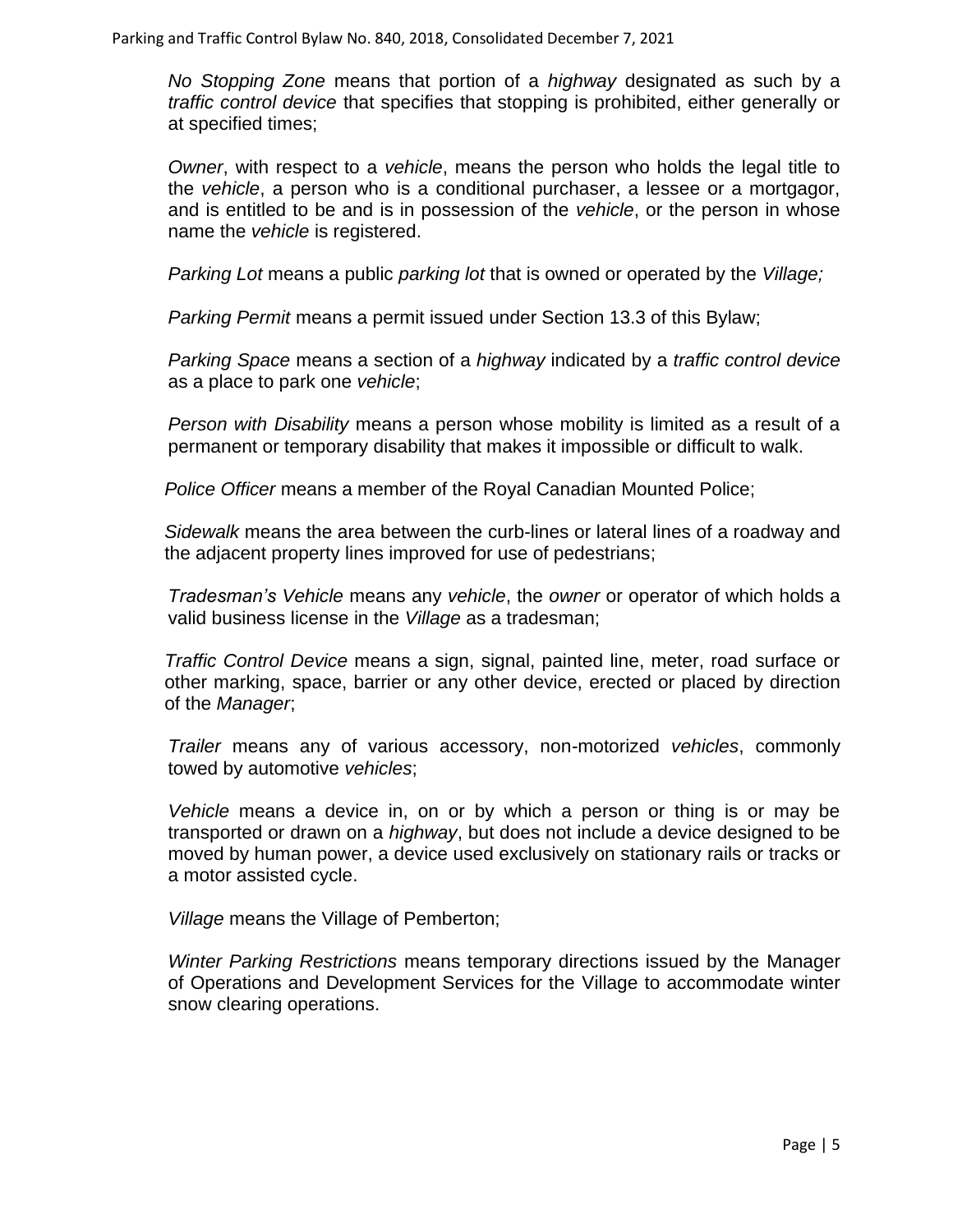2.2. Except as otherwise defined, words and phrases in this bylaw are to be construed in accordance with their meanings under the *Community Charter*, the *Motor Vehicle Act*, the *Local Government Act* and the *Interpretation Act*, as the context and circumstances require. Reference to a statute refers to a statute of British Columbia and reference to another bylaw refers to a bylaw of the *Village* unless otherwise indicated. Reference to any statute, regulation, code or bylaw refers to that enactment as it may be amended or replaced from time to time. In the event of an inconsistency between this Bylaw and a Provincial enactment, the more restrictive law prevails. Words in the singular include the plural and vice versa. Headings in this Bylaw are for convenience only and must not be construed as defining or in any way limiting the scope or intent of this Bylaw.

#### **PART 3: GENERAL RESTRICTIONS**

- 3.1. A person must not:
	- a) While on a *highway*, interfere or fail to comply with the directions of a *police officer, bylaw enforcement officer* or firefighter acting in the course of their duties;
	- b) Remove or discard a notice or ticket placed on or affixed to a *vehicle* by a *police officer* or *bylaw enforcement officer* in the course of enforcing this Bylaw, unless the person is the *owner* or operator of that *vehicle;*
	- c) Deface, paint, mark or damage a *highway* or any part of a *highway;*
	- d) Obstruct, cover, alter, deface, damage, interfere with or remove a *traffic control device* or any part of it;
	- e) *Camp*, or otherwise erect a tent or similar shelter, on any *highway*;
	- f) Park a *vehicle* or *trailer* on any *highway* or part of a *highway*, Municipal right of way or parking lot, or other public space between the hours of 10:00 p.m. and 6:00 a.m. for the purpose of sleeping, except where a sign or other *traffic control device* indicates that a place may be used for that purpose; or
	- g) Abandon a *vehicle* on a *highway* except by direction of a *police officer* or as required by law, unless abandoning the *vehicle* is strictly necessary and, in any case, the owner or operator must inform the RCMP or the *Manager* of the *vehicle's* location as soon as possible, and arrange to have the *vehicle* removed to a suitable location. All expenses, costs and charges of removal and storage shall be the responsibility of the *owner* of the *vehicle*.

#### **PART 4: GENERAL PARKING AND STOPPING PROHIBITIONS**

4.1. Except when necessary to avoid conflict with traffic; to comply with the directions of a *police officer*, firefighter, b*ylaw enforcement officer* or *traffic control device*; or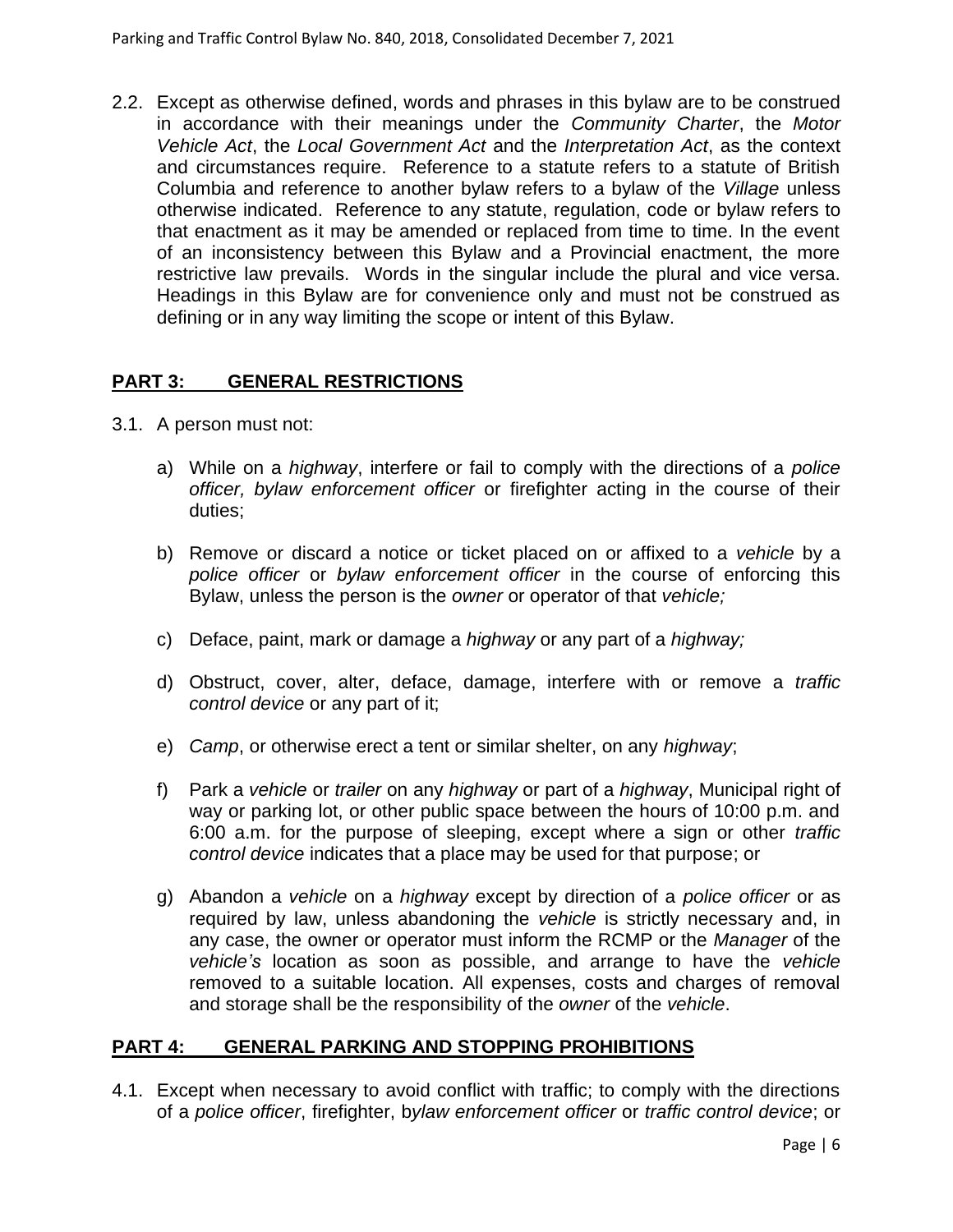as specifically permitted under this or another bylaw of the Village of Pemberton; a person must not stop, stand or park a *vehicle* or *trailer*:

- a) within six (6) metres of any fire hydrant;
- b) in an area designated as a:
	- i. *fire lane*;
	- ii. *no parking zone*;
	- iii. *no stopping zone*;
	- iv. *loading zone*;
- c) in an area designated as a *Disabled Parking Zone* except where a current *Disabled Persons' Parking Permit* is displayed clearly from the *vehicle*;
- d) adjacent to a *curb* that is painted yellow;
- e) on a crosswalk;
- f) within six (6) metres of the approach of a *crosswalk*;
- g) so as to interfere with the normal flow of traffic;
- h) on a *sidewalk*, boulevard, shoulder, trail or any place reserved for pedestrians except where specifically designated as a parking zone;
- i) so as to obstruct or prevent access to or from a driveway, lane, or right of way or other access to an adjoining parcel of land;
- j) within six (6) metres of any *traffic control device* located at an intersection of any *highway*; or within any *crosswalk, highway* intersection or roundabout.
- k) on any *highway*, including the shoulder thereof, for the purpose of:
	- i. displaying a *vehicle* for sale;
	- ii. displaying signs;
	- iii. advertising, washing, greasing, repairing, wrecking or storing a *vehicle* or *trailer*, except where necessitated by an emergency; or
	- iv. selling any goods or services;
- l) on a *highway* except on the right-hand side; not further than thirty (30) centimeters from the *curb* or if there is no *curb*, from the edge of the roadway;
- m) in the opposite direction of on-coming traffic;
- n) in contravention of any sign or other *traffic control device* posted or installed pursuant to this bylaw;
- o) on any *highway* for a period longer than seventy-two (72) hours;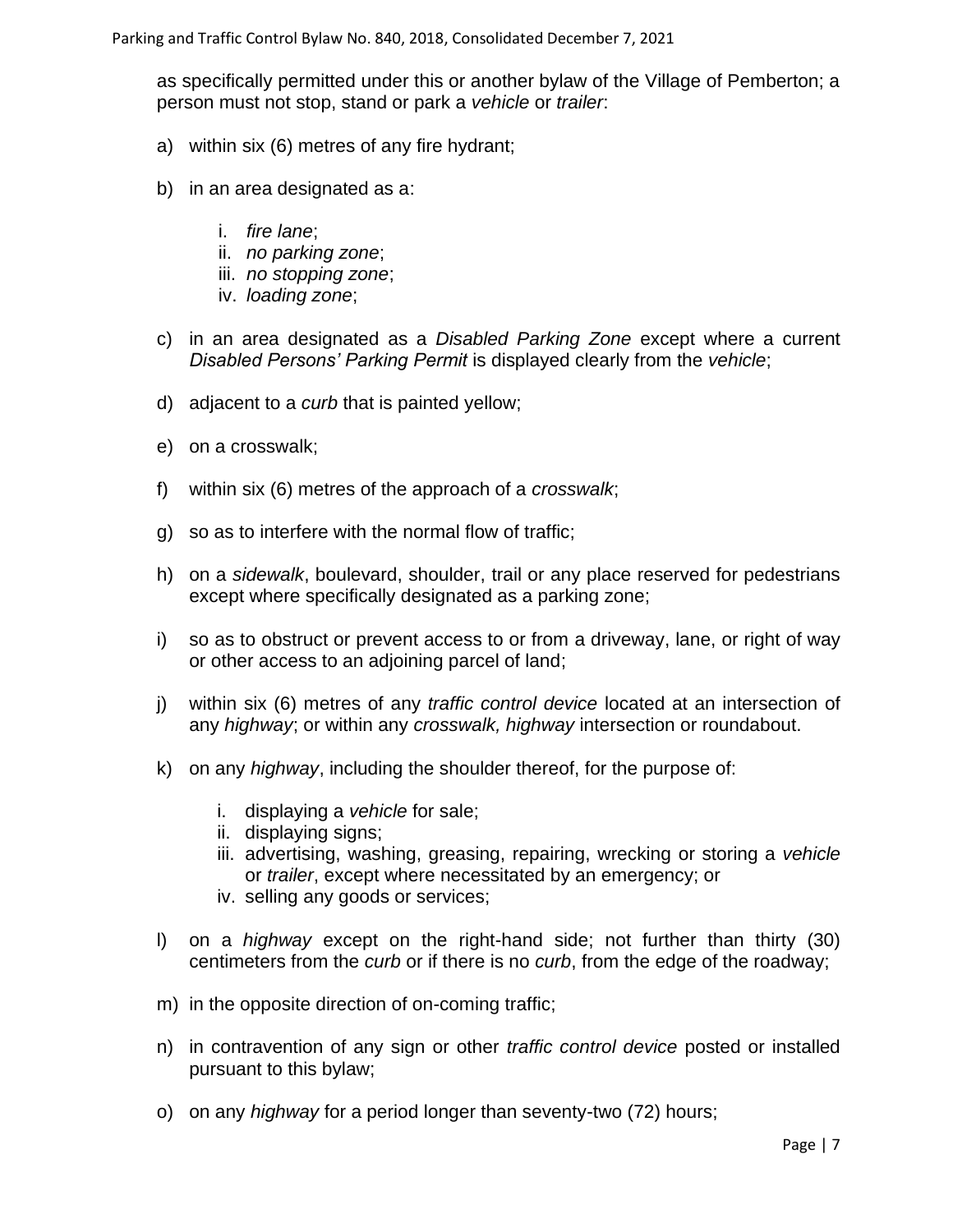- p) in front of a barricade used to block off a roadway or access to a roadway;
- q) in a public park, except in designated areas;
- r) on any *highway* if:
	- i. the *vehicle* is not displaying a valid licence plate; or
	- ii. the *vehicle* is not insured, as evidenced by the display of a valid insurance decal;
- s) on the roadway side of another *vehicle* that is stopped or parked at the edge or *curb* of a roadway, except when necessary to avoid conflict with traffic or to comply with the law or directions of a *police officer* or *traffic control device*; and
- t) on any portion of *highway* that is indicated by *traffic control device* as being a bus stop, taxi stand, or *loading zone*, or otherwise reserved for buses, taxis, *commercial vehicles*, or for any other type or class of *vehicle*, other than for stopping, standing or parking a *vehicle* that is clearly within that class;
- u) on any portion of a *highway* that is marked or indicated by surface markings or other *traffic control device* as a cycle lane;
- v) on any portion of a *highway* for a longer period of time than indicated on any traffic sign or other *traffic control device* applicable to that portion of the *highway*;
- w) within any residential zone of the *Village*, if the *vehicle* or *trailer* is a *commercial vehicle* having a gross *vehicle* weight exceeding 5,500 kilograms, unless the *vehicle* or *trailer* is temporarily parked and persons are engaged in the moving, loading, or unloading of furniture, other personal property of a resident within the *Village* or for construction purposes related to a property on that street;
- 4.2. *Winter Parking Restrictions* are in effect between the hours of 9 p.m. to 9 a.m. local time inclusive, on Monday through Sunday, from November 15<sup>th</sup> of each year to March 31st of the succeeding year. When *Winter Parking Restrictions* are in effect, a person must not park a *vehicle* or *trailer,* or leave any chattel or thing, on that side of any *highway* on which civic addresses are assigned even numbers, except as permitted by a *traffic control device*.
- 4.3. Where angle parking is provided or allowed, the driver of a *vehicle* must park in accordance with the *traffic control device*, permit or other authority, and as close to the *curb* as practicable.
- 4.4. Where a sign indicates that a *parking lot* belongs to the *Village*, a person must not park a *vehicle* in that lot contrary to any posted restriction or prohibition.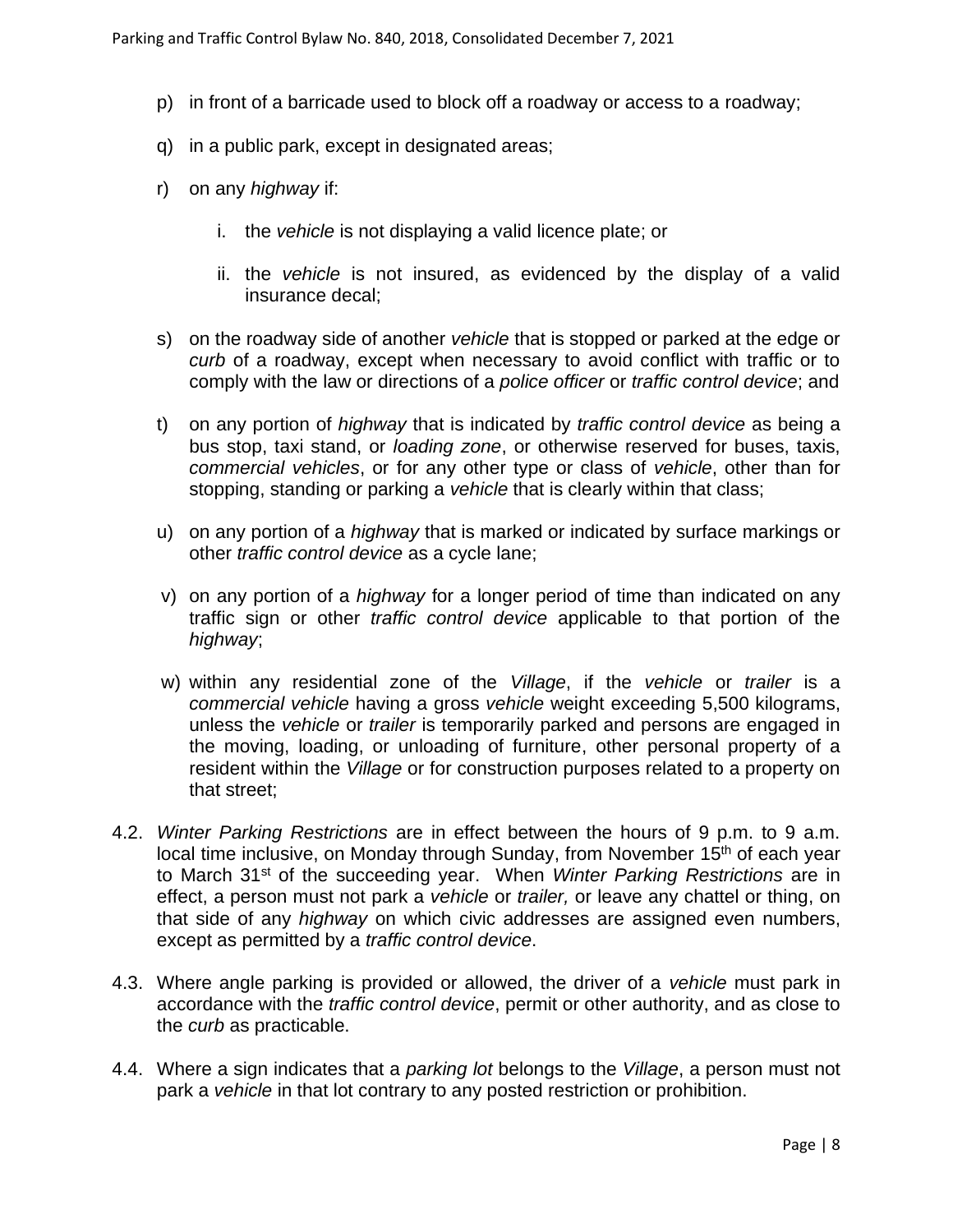Parking and Traffic Control Bylaw No. 840, 2018, Consolidated December 7, 2021

#### **PART 5: MOTOR VEHILCE IDLING**

- 5.1. A person must not cause, permit, or allow a motor *vehicle* to idle for more than three (3) consecutive minutes, whether or not the *vehicle* is being driven or is unattended, and whether or not locked or unlocked with the *vehicle* engine idling for a period longer than three (3) minutes, unless;
	- a) the *vehicle* is in lanes of active traffic,
	- b) the *vehicle* is undergoing emergency repairs along a roadside, or
	- c) the *vehicle* is an emergency *vehicle*.
	- d) to power a heating or refrigeration system in order to preserve perishable cargo.

#### **PART 6: TIME-LIMIT PARKING**

- 6.1. A person must not park a *vehicle* in a stall for a period of time greater than the time indicated by the *traffic control device* governing the stall except where the *vehicle* is parked in a public *parking lot* designated for the use of public parking passes and where a valid pass is displayed from the rear-view mirror of the *vehicle*.
- 6.2. Where the time limit for parking in a stall has expired and a person requires further parking, the person may:
	- a) park the *vehicle* in another stall located a minimum 50m from the stall vacated.

#### **PART 7: PARKING LOTS**

- 7.1. A person must not park any *vehicle* or *trailer* on any Municipal *parking lot* or in a *parking space*:
	- a) for a period longer than the posted maximum time restriction;
	- b) during any time period for which posted parking regulations designate the *parking lot* or *parking space* as a *no parking zo*ne;
	- c) such that any portion of the *vehicle or trailer*:
		- i. extends into the roadway or *parking lot* beyond the markings delineating the *parking space*; or
		- ii. occupies more than one *parking space;*
		- iii. for a period longer than 72 hours;
		- iv. for *camping*;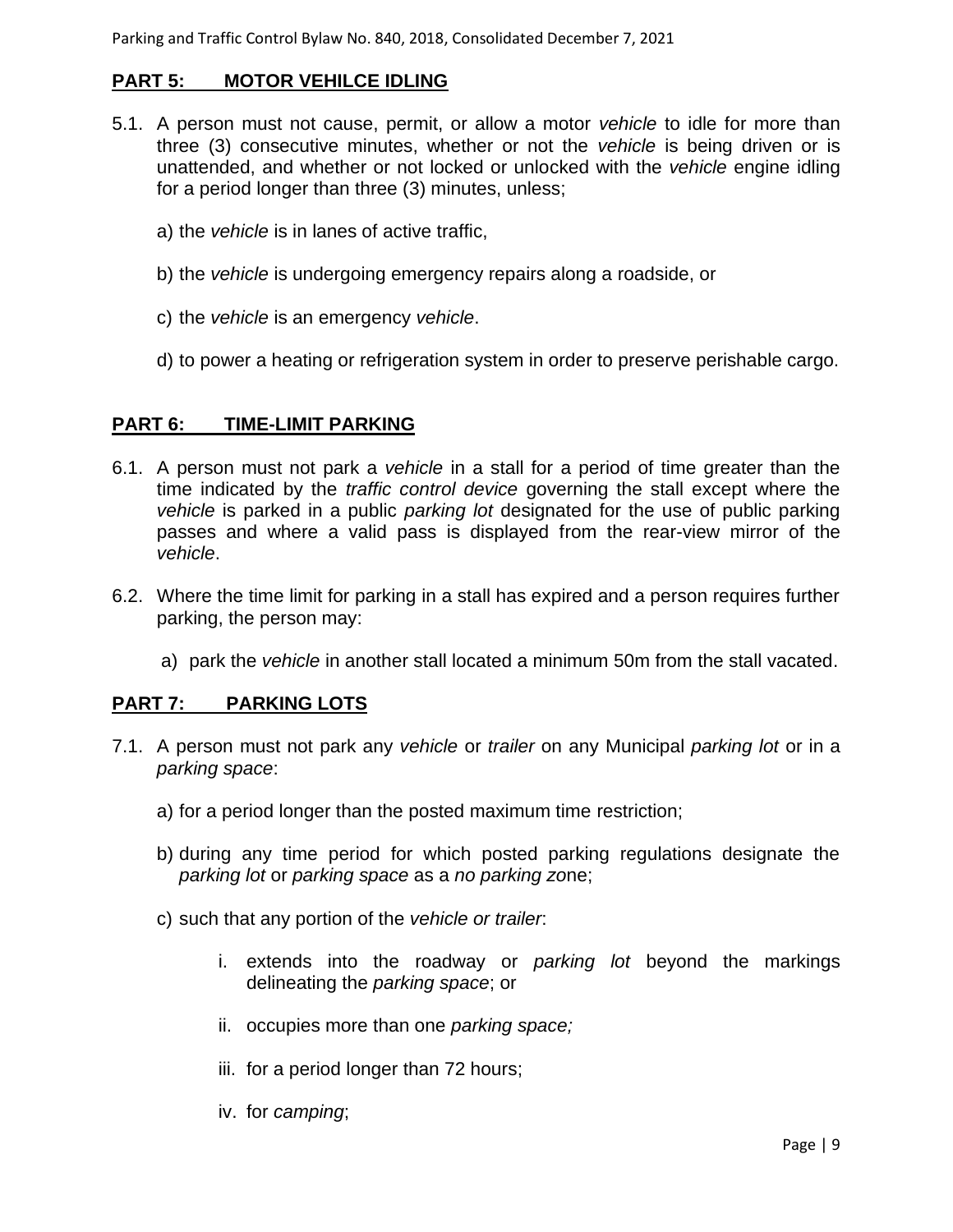v. between the hours of 9 p.m. to 9 a.m. local time inclusive, on Monday through Sunday, from November  $15<sup>th</sup>$  of each year to March 31st of the succeeding year.

#### **PART 8: NUISANCE and OBSTRUCTION**

- 8.1. A person must not cause a nuisance on, foul or damage any *highway*, and without limiting the generality of that, must not:
	- a) cause, permit or allow an unauthorized obstruction on a *highway* or any part of a *highway* or throw, or cause or allow to fall, place or deposit on a *sidewalk*, boulevard, lane or other part of a *highway:*
		- i. garbage, rubbish, food peelings, gum, animal droppings or carcasses, or other discarded or waste materials;
		- ii. earth, rocks, gravel, cement, clay, dust or similar matter;
		- iii. trees, branches, stumps, logs, leaves, lawn or garden clippings, agricultural waste or other discarded vegetable matter;
		- iv. discarded or abandoned paper, plastic, glass, electronics, appliances or furniture, except as authorized in writing by the *Manager.*
	- b) permit, suffer or allow litter, food, garbage, rubbish, or other waste or discarded materials or objects to remain or accumulate on a *sidewalk* or gutter adjacent to, or that could be affected by, a parcel or premises of which the person is an *owner* or occupant;
	- c) cause, permit, suffer or allow substances such as fuels, oils, gas, or noxious liquids, solids or effluvia to escape onto a *highway* or into a gutter, ditch, or storm drain system within, affixed or adjacent to or near any part of a *highway*; or
	- d) place, or cause to be placed, any garbage or recycling container so as to interfere with the ordinary passage of *vehicles*, pedestrians, and cyclists riding within marked cycle lanes.

#### **PART 9: EXEMPTIONS FROM PARKING REGULATIONS**

- 9.1. Provided that the *vehicle* operator has due regard for any applicable regulations under the *Motor Vehicle Act*, the provisions of this bylaw relating to the stopping or parking of *vehicles* do not apply to the operators of:
	- a) emergency *vehicles*;
	- b) Provincial or Federal Government or, public utility corporation service *vehicles*, or a *vehicle* owned or leased by the *Village*;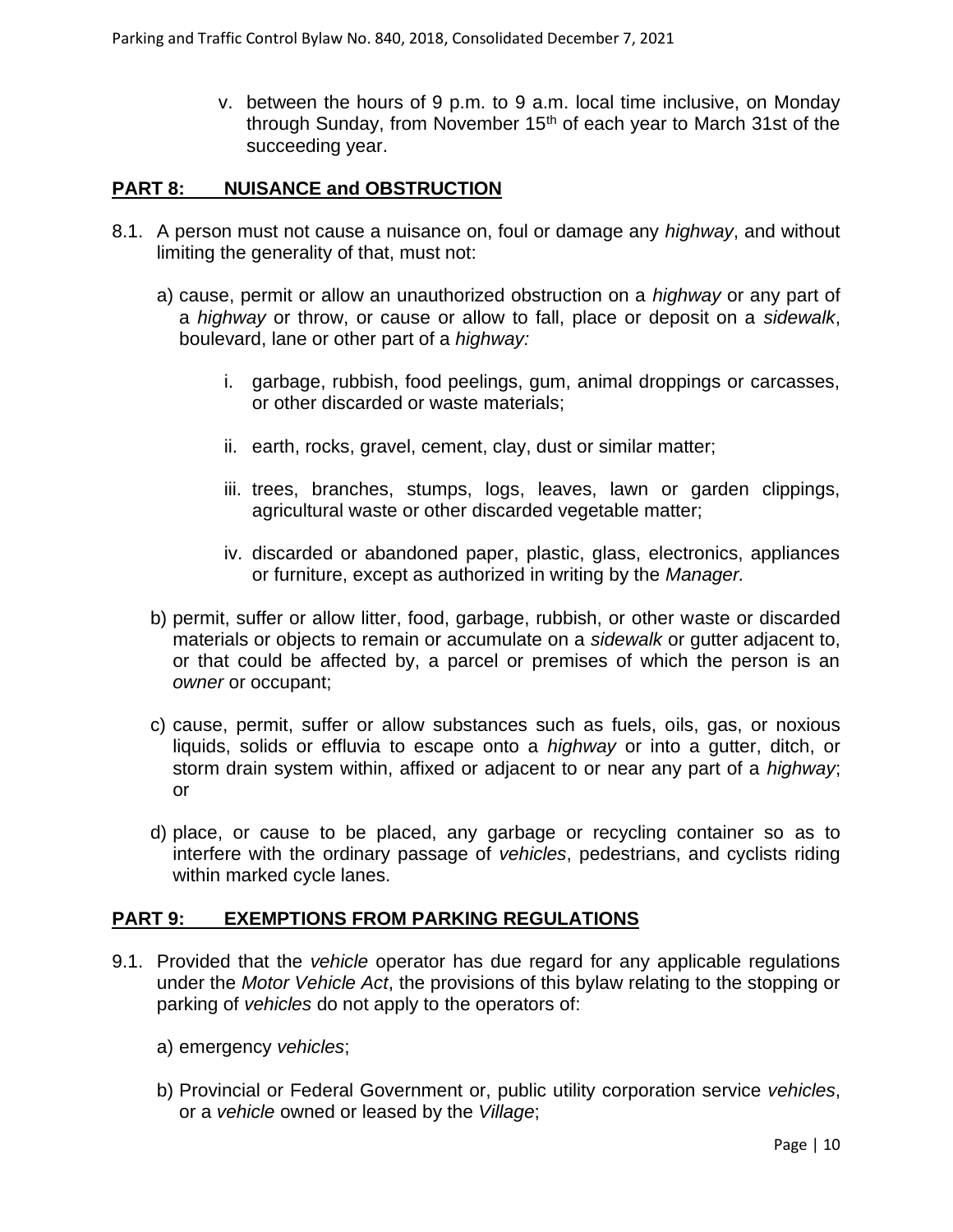- c) towing service *vehicles*; or
- d) school buses;

while the operators of such *vehicles* are lawfully engaged in carrying out their work or business.

This exemption does not relieve the drivers of said *vehicles* from taking due precautions to indicate their presence on a street parked or stopped, while engaged in work.

9.2. Any *vehicle* parked under the authority of section 9.1(b) within six (6) metres of a fire hydrant or in an area designated as a *fire lane*, shall be attended at all times and shall be moved immediately at the request of a b*ylaw enforcement officer*, the *fire chief* or the Fire Department Officer in charge at an emergency response incident.

#### **PART 10: COMMERCIAL VEHICLE PARKING**

- 10.1 No person shall park any *commercial vehicle* on any *highway* in the *Village*, except:
	- (a) in a *loading zone*, except in accordance with section 11 of this bylaw;
	- (b) when the *commercial vehicle* is standing temporarily while the operator is actually engaged in loading or unloading goods or passengers; or
	- (c) while the operator of the *commercial vehicle* is actually engaged in providing a tradesman's service, moving service or other commercial service to another person, on land adjacent to the *highway* where the *vehicle* is parked.
	- (d) in an area specifically designated to include parking of *commercial vehicles*.
- 10.2 The exception in paragraph 10.1 (c) does not apply if section 4.1(g) or 4.2 of this bylaw prohibits parking at the applicable time or location.
- 10.3 No *vehicle* parked under the authority of paragraph section 10.1 (c) may be parked in a *no stopping zone*, a *no parking zone*, a *fire lane*, *crosswalk* or within six (6) metres of a fire hydrant.

#### **PART 11: LOADING ZONES**

11.1 *Commercial vehicles* may be parked for a maximum of thirty (30) minutes in an area designated as a *loading zone*, while the operator of the *vehicle* is engaged in loading or unloading materials, provided that the *vehicle* is moved immediately at the request of a *Bylaw Enforcement Officer, Police Officer or Fire*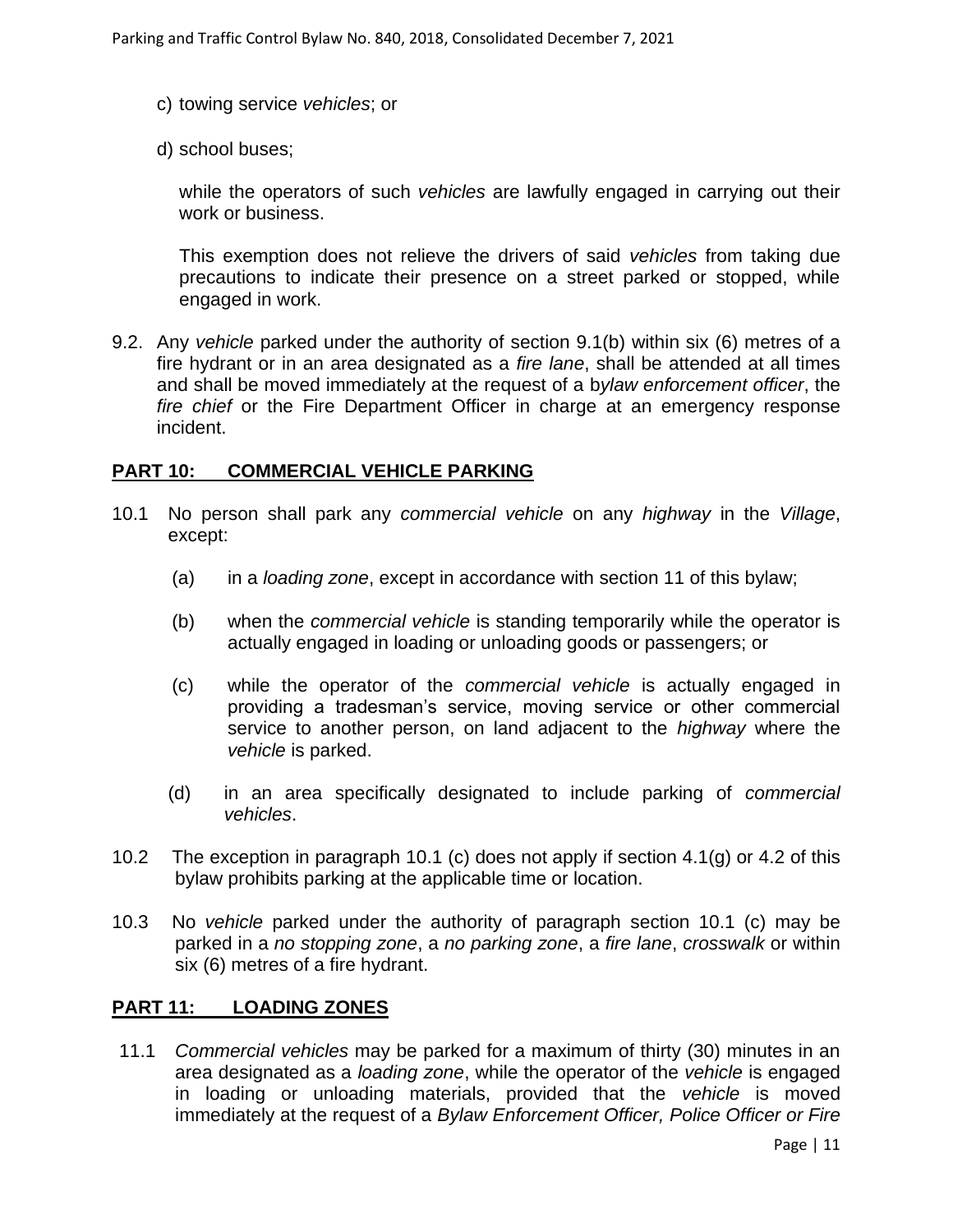Parking and Traffic Control Bylaw No. 840, 2018, Consolidated December 7, 2021

*Chief*.

#### **PART 12: REMOVAL, IMPOUNDMENT AND COST RECOVERY**

- 12.1 Where a *vehicle*, cycle, *trailer*, container or other chattel, fixture or thing is unlawfully occupying any part of a *highway*, parking lot, *parking space* or other property owned or controlled by the *Village*, the *Manager*, a *Police Officer*, the *Fire Chief*, or a *Bylaw Enforcement Officer* acting under the direction of the *Manager* may cause it to be removed and, if unattended by its *owner* or operator, taken to a suitable place and detained or stored until all expenses, costs and charges of removal and impoundment together with all other applicable fees and charges have been paid in full.
- 12.2 Without limiting Section 12.1, the *Manager*, *Police Officer*, *Fire Chief* or *Bylaw Enforcement Officer* may order any parked *vehicle* or other thing removed and if unattended by its *owner* or operator, impounded if it obstructs or interferes with:
	- a) firefighting or emergency response operations;
	- b) snow removal or street sweeping operations;
	- c) emergency access to any building or property; or
	- d) the construction, reconstruction, maintenance or repair of any *highway* or public utility.
	- e) is standing or parked in contravention of a traffic control signal; direction of the RCMP Member, *Fire Chief*, or *Manager*; or a permit or order issued under this bylaw;
	- f) is standing or parked in a position that causes it to interfere with or impede the use of a cycle lane by cyclists, a *sidewalk* by pedestrians, a trail, or another part of the *highway* by *vehicles*;
	- g) is presenting a hazard to public safety or preventing the normal flow of traffic;
	- h) appears to be abandoned; or
	- i) is without proper or valid number plates or current insurance decal.
- 12.3 If a *vehicle* or other thing described in section 12.1 or 12.2 is attended by its *owner* or operator, or another person who appears to be responsible for it, a *Police Officer*, a firefighter responding to an incident, a *Bylaw Enforcement Officer* or the *Manager* may order the *owner* or operator to remove the *vehicle* or other thing to a suitable location, and every person so ordered must immediately comply.
- 12.4 If a person fails to comply immediately with an order delivered under this section,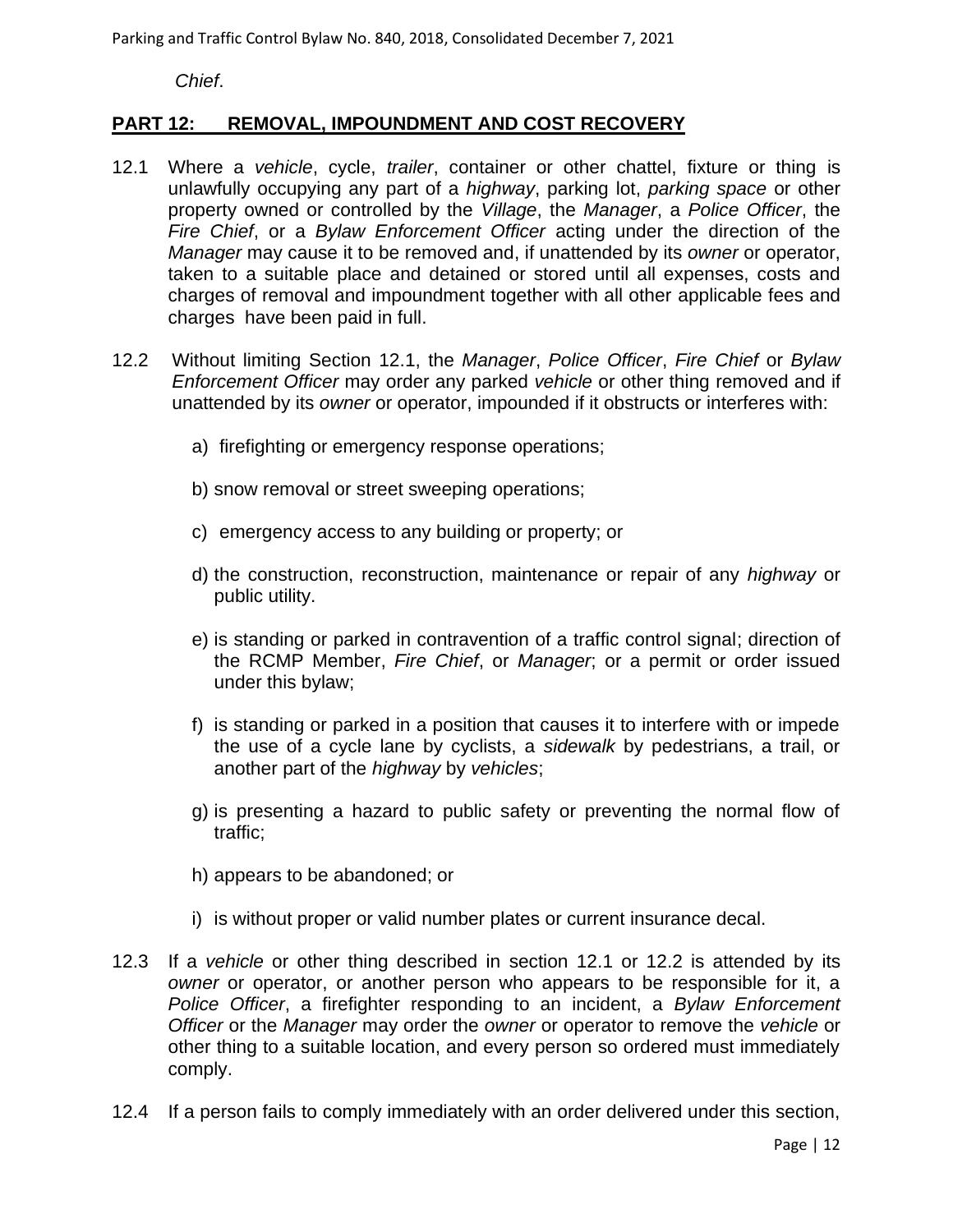the *Police Officer*, firefighter, *Bylaw Enforcement Officer* or *Manager* may cause the *vehicle* or another thing to be removed and stored in a suitable place.

12.5 The owner of the *vehicle*, *trailer*, container or other chattel, fixture or thing that is removed or impounded under this section is responsible to pay all expenses, costs and charges for its removal, care or storage.

#### **PART 13: AUTHORITY OF THE MANAGER**

- 13.1 For the safety, protection and convenience of the public in relation to traffic and use of the *highway*s, boulevards, *sidewalks*, parking lots, parks and other public spaces, and taking into account normal use by *vehicles*, cyclists and pedestrians, real property circumstances and road and weather conditions, and acting consistently with this bylaw, the *Manager* is authorized to direct and issue orders for any of the following purposes:
	- a) placing or erection of *traffic control device*s upon any *highway* or part of a *highway*, or on land owned or held by the *Village*;
	- b) to temporarily restrict or prohibit all or some types of traffic on a *highway*, *sidewalk*, boulevard, *parking lot* or park;
	- c) establishing locations for *parking space*s and for *Disabled Parking Zones* for persons with disabilities;
	- d) designating *parking space*s adjacent to any federal, provincial or Municipal public building that are reserved for officials and officers engaged therein;
	- e) establishing locations for automatic or other mechanical parking meters;
	- f) establishing locations for loading and unloading *commercial vehicles* and the picking up and dropping off of passengers;
	- g) removal of unauthorized signs, advertisements or guide posts on or over any *highway*, or the repair, replacement, repositioning, alteration or removal of signs, advertisements or guide posts that interfere with traffic sight lines or that are unstable or unsafe;
	- h) establishing the locations of:
		- i. school crossings;
		- ii. taxi stands; and
		- iii. traffic calming works or other design features on a roadway.
	- i) establishing *winter parking restrictions* which may be a time period between November 15<sup>th</sup> and March 31<sup>st</sup>;
	- j) to facilitate a procession, parade, special event or similar activity in the *Village*;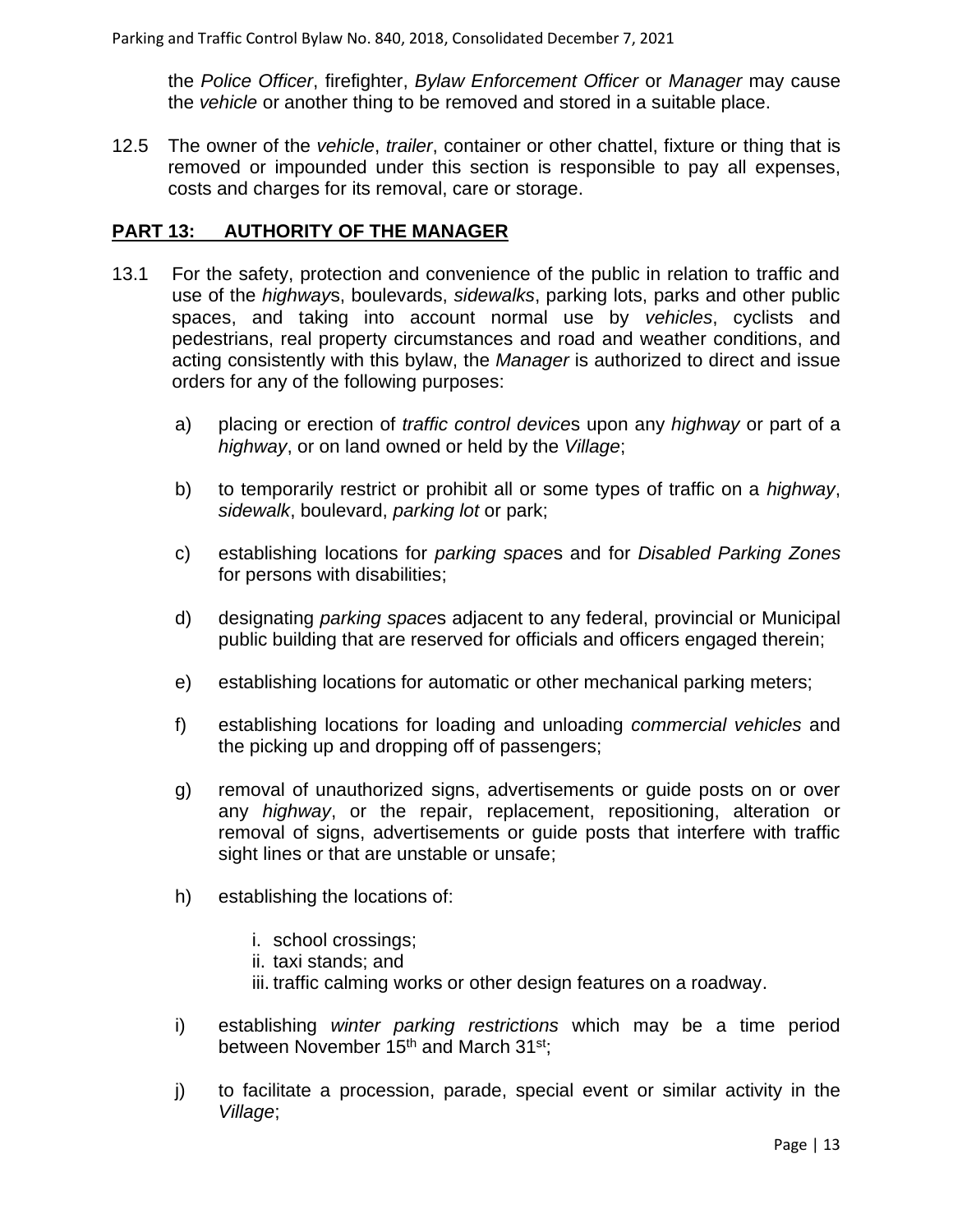- k) to allow for parking in locations that are normally restricted, including for commercial and overweight *vehicles* and for permits of up to one year for residents and local business;
- l) construction, maintenance, repair, widening or upgrading of any *highway*, access, adjacent right of way, crossing or ancillary thing;
- m) installation, maintenance, repair, upgrading, removal or relocation of a ditch, drain, culvert, sewer or other utility on, under or adjacent to the *highway*, *sidewalk*, boulevard or park;
- n) to facilitate construction of buildings or other structures, or their demolition, on properties adjacent to the *highway*, *sidewalk*, boulevard or park;
- o) to allow for the temporary deposit of rocks, earth, gravel or other materials on the *highway*, *sidewalk* or boulevard;
- p) to allow for extraordinary traffic to use the *highway*; and
- q) the *Manager* may issue time-limited permits for the occupation and use of a *highway*, boulevard, *sidewalk* or other property owned or controlled by the *Village* for any of the following purposes:
	- i. Special Event;
	- ii. Filming; and
	- iii. Construction
- 13.2 Regulation and control of persons using skateboards, scooters, roller skates or roller blades, sleighs, skates, skis, snowboards or other similar means of conveyance on highways in the Village and the closing of a highway or highways or part of them to permit the use of skateboards, scooters, roller skates or roller blades, sleighs, skates, skis, snowboards or other similar means of conveyance.
- 13.3 The *Manager* may impose, as a condition of a permit, terms, restrictions and requirements for safety and security of persons and property, indemnity and insurance, and to ensure compliance with this and other applicable bylaws; and may rescind, revoke, amend or vary orders made under this bylaw if the *Manager* determines that the permit holder has contravened the permit or a provision of this or another bylaw or a provincial or federal enactment.
- 13.4 A person holding a permit issued under this bylaw must:
	- a) ensure that all conditions, terms, restrictions and requirements are met;
	- b) promptly notify the *Manager* of any accident, emergency incident, and of any injury to persons or loss or damage to property related to and occurring during the use and occupation of the *highway*, boulevard or *sidewalk*, as applicable; and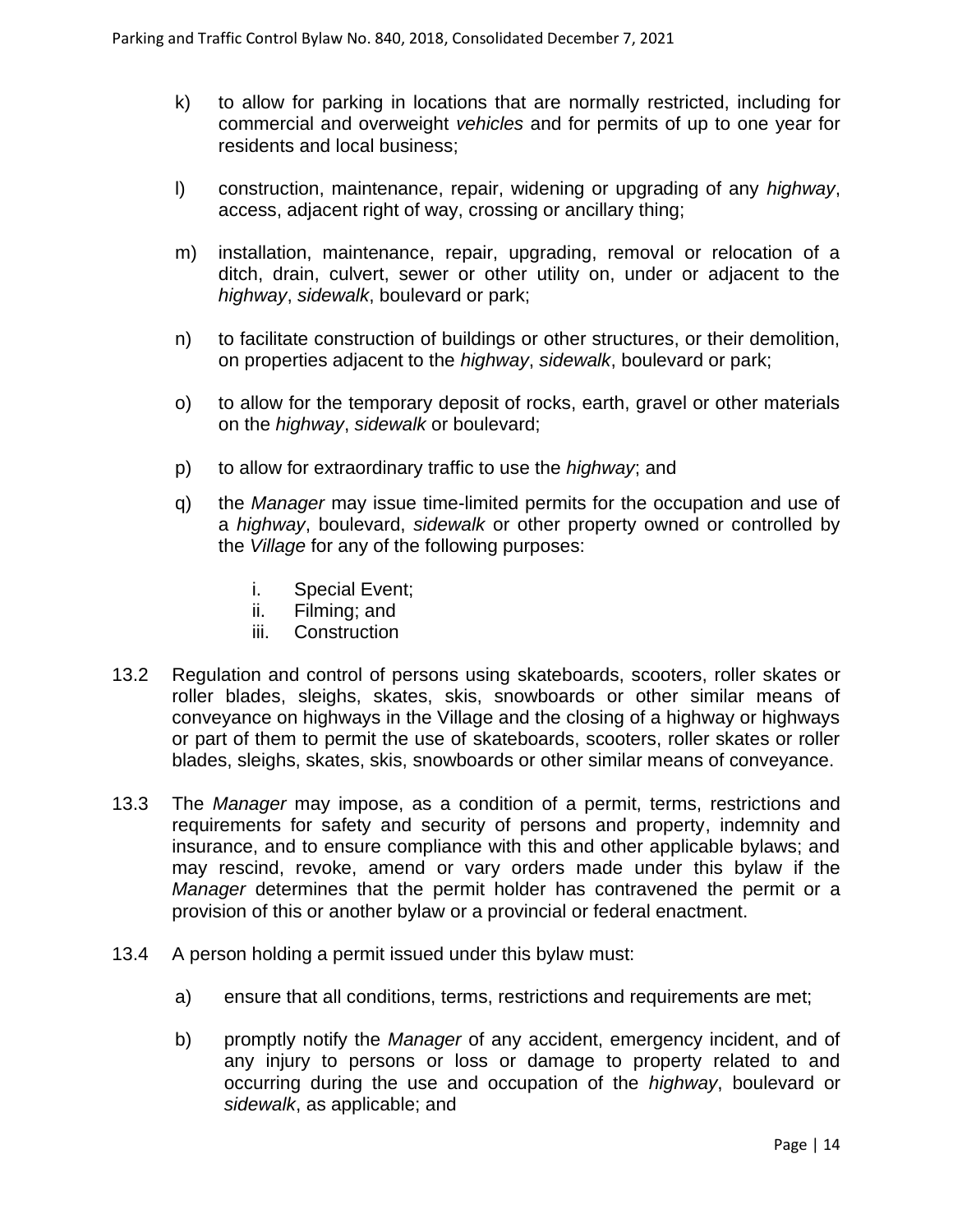c) be solely responsible for any costs and expenses resulting to the *Village* in repairing or replacing property lost, injured or damaged by the use or occupation for which the permit was issued.

#### **PART 14: ENFORCEMENT**

- 14.1. This Bylaw may be enforced by the *Manager*, a *Police officer* or a *Bylaw Enforcement Officer*; and where members of the Fire Department are responding to an incident, by the *Fire Chief* or Deputy Fire Chief in relation to that incident.
- 14.2. A *Police Officer*, *Bylaw Enforcement Officer*, the *Manager* or a person acting in the place of the *Manager*, may enter on or into property for the purpose of inspecting to determine whether the regulations, restrictions and requirements of this Bylaw are being met.

#### **PART 15: CONTRAVENTION AND PENALTIES**

- 15.1. Any person who:
	- a) contravenes any provision of this bylaw;
	- b) causes or allows any act or thing to be done in contravention of any provision of this bylaw; or
	- c) fails or neglects to do anything required to be done by any provision of this bylaw,

commits an offence under this bylaw and for each day the offence continues constitutes a separate offense.

- 15.2. A person convicted an offence under this bylaw is liable:
	- a) if proceedings are brought under the *Offence Act*, to pay a fine to a maximum of \$50,000 and such other amounts as the court may impose in relation to the offence; *(Amendment Bylaw No. 918, 2021)*
	- b) if a ticket is issued under the *Municipal Ticket Information Utilization Bylaw No. 800, 2016*, to pay a fine to a maximum of \$1,000;
	- c) if a bylaw notice is issued under a bylaw made under the *Local Government Bylaw Notice Enforcement Act*, to pay a penalty to a maximum authorized under that *Act*.